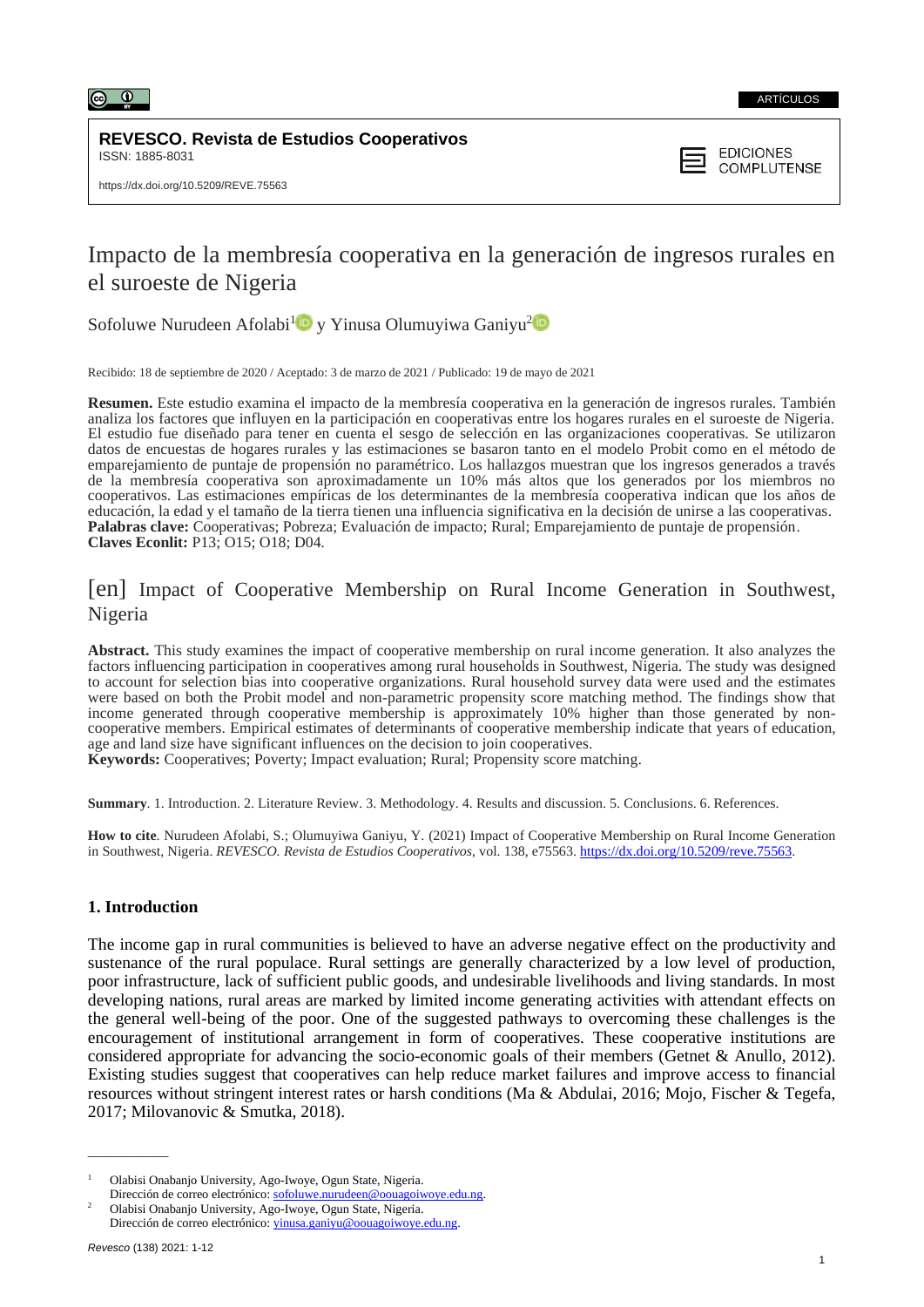Cooperatives are defined as the association of persons rather than capital characterized by the existence of common interests and goals among participants or members (Kryiakopoulos, Meulenberg & Nilsson, 2004). The motives for membership or participation may either be social, economic, or both. In most cases, the economic motive will likely dominate due to the mounting pressure in meeting human basic needs at both the individual and household levels. This motive seeks to enhance members' economic position within the society through the generation of additional income. Several activities could be rationalized for members of cooperatives which are generally limited at the individual level. First, there is a possibility of cost reduction through joint supply activities. Second, it is possible to increase revenues through joint marketing actions by cooperative members. Third, both cost reduction and revenue generating activities could be carried out by cooperatives (Chukwu, 1990; Sofoluwe, 2019). While some of these possibilities could be carried out at the individual level, the imports of such activities at joint levels are expected to be larger (Sofoluwe, 2019). Interests in cooperatives have significantly increased due to the additional benefits it offers like improved market participation by small-holders, as well as in income generation and poverty reduction (Sentime, 2019; Wanyama *et al*., 2015).

The Nigerian society is bedevilled with problems of unemployment, poverty and a widening gap between the rich and the poor. This income inequality is evident in the living standard of these classes of people, whether in the rural or urban communities (Dauda, 2016). The poor live below \$1.25 per day with fettered access to life basic needs and lack access to important amenities like potable water, improved sanitation, qualitative health care and education. The possibility of reaching the Sustainable Development Goals (SDGs) has undoubtedly remained a myth. To overcome these challenges and lead a meaningful life, many Nigerians, both in the rural and urban centres have engaged in cooperative societies over the years. A study carried out by a development organization (EFInA) (2012) indicated that there were 82,460 cooperative societies, with 1.4 million members in 605 local government areas in Nigeria as of 2010.

This study examines the factors determining participation in cooperative groups and the direct contribution of such membership to income generation. A major thrust of government policies has been to raise the peoples' income levels especially those within poverty margins in the rural sector of the economy. Hence, by utilizing cross-section survey from rural communities in the Southwest geographical region of Nigeria, this study adopts a non-parametric approach of "propensity score matching" (PSM) to underscore the effect exerted by the membership of cooperative societies, given the increasing number of such organizations in Nigeria. The study contributes to the ongoing debates on the potential of cooperatives, as an economic and social institution, for increasing the wealth of rural dwellers through income accumulation. The study also aims at highlighting the scope for incorporating cooperative societies into income generating policies and priority settings of policy makers. Since income generation is an integral part of the poverty reduction strategy, adequate understanding of the effect of cooperative membership on income generation remains crucial.

The rest of the paper is organized into sections: Section 2 presents the review of literature on the relevance of cooperative society to development policy as well as cooperative and income-related outcomes. Section 3 presents the methods, including data sources and the study area. Section 4 shows the results and discussion, while section 5 reports the conclusion of the work.

# **2. Literature Review**

#### **2.1. Cooperatives in Nigeria**

The cooperative movement in Nigeria has grown in size over the years. As of 2002, there were more than thirty-six thousand cooperatives (FMA&RD, 2002) which grew to about 82, 460 cooperatives in 2010 (EFInA, 2012). With more than half (50.48%) of the Nigerian populace being classified as a rural population up till 2017 (The World Bank, 2019), the development of rural centres through cooperation is of significant interest to Nigerian policy. The government of Nigeria through its Department of Cooperatives (DRC) have placed great emphasis on promoting the welfare of rural dwellers through cooperative organizations. Cooperatives have since become popular across geographical entities in Nigeria. The dual form of cooperative as both the social and economic organizations increases its potential as a great source of help to the poor (Othman *et al*., 2012). Despite the proliferation of cooperatives in Nigeria, it is not clear whether or not cooperative membership contributes to the income generation of the rural poor. A disproportionately large number of the Nigerian population still live in abject poverty, with the poverty index rising from 46.3% in 1985 to 69.3% in 2010. The majority of Nigerians still live on less than one dollar a day despite the nations' estimated GDP at \$86 billion in 2010 and \$521.8 billion in 2013 respectively (The World Bank, 2015). Also, income inequality and unemployment in Nigeria are sources of concern for the well-being of the majority of the people in the country. The inequality level increased from 44.7 per cent in 1985 to 50.3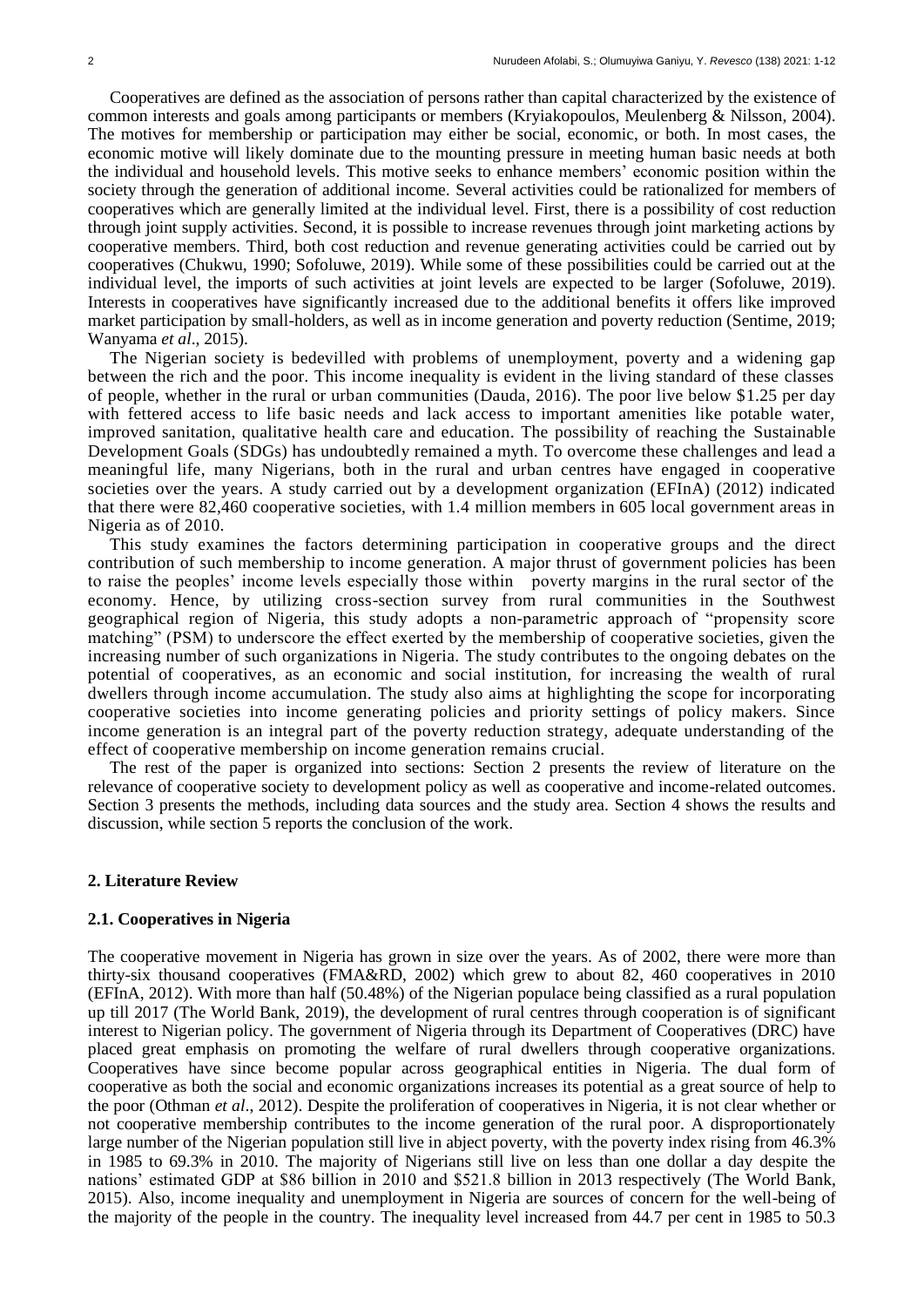per cent in 1990. Although, it reduces insignificantly to 44.8 per cent and 40 per cent in the year 2000 and 2011 respectively (World Inequality Database, 2014), the level of unemployment in Nigeria revolves around 21% to 24% between 2010 and 2014 (NBS, 2014).

Cooperative organizations in Nigeria owed their existence to the colonial era. The prospect of cooperative establishment in the country was first accepted in 1935 following the submission of Mr C.F. Strickland report. Consequently, a pioneer cooperative federation of Nigeria (CFN) was formed in 1945, and duly registered in 1967 (Kareem *et al*., 2012). The subsequent success of a cooperative organization in Nigeria thrived on a traditional savings and loans system that provides an easy and accessible platform for financial access in rural areas. The pattern of cooperative operations in Nigeria was similar and comparable to most African countries. In most developing countries within the African continent, cooperative models of development were introduced by the colonialists to facilitate the growth and export of agricultural products. Subsequently, local authorities sustained the cooperative model to implement developmental agenda, especially, for input distributions and marketing of agricultural commodities. Following these periods, the outcome of globalization and liberation policies resulted in the evolution of cooperation organizations in several rural communities in Africa. However, government interventions, weak management, mistrust as well as poor regulations led to the failures of many rural cooperatives (Hannan, 2014).

At independence, most African nations formed cooperative policies and legal frameworks that enable direct management of cooperatives affairs. Ministries and departments were set up to manage cooperative affairs. Cooperatives became the sole agents of Government marketing boards responsible for processing, marketing and export of agricultural produce (Develtere, 2008). Poverty alleviating policies including credit administration were subsequently administered through cooperative societies. Through this, cooperatives enjoyed the monopolistic advantage of trade which made it compulsory for producers and traders (especially farmers and produce marketers) to join. However, the emerging market liberalization of the time brought an end to the monopoly status already enjoyed by the cooperatives (Wanyama, Develtere & Pollet, 2008).

Currently, cooperatives in the Nigerian rural settings are of greater interests to women. Rural cooperatives in the country could be categorized into two: agricultural and non-agricultural cooperatives. The agricultural cooperatives exist in various forms such as farmers' multi-purpose cooperatives, producers' cooperatives, marketing and processing cooperatives, agricultural credit and rural banking cooperatives. The existing forms in the non-agricultural groups include thrift and credit cooperatives, investment and credit cooperatives, consumers' cooperatives, artisans and handicraft cooperatives (Nnadozie et al., 2015).

## **2.2. Role of cooperatives in rural poverty reduction**

A considerable body of literature has shown interest in the role of cooperative in rural poverty reduction across different geographical entities. More importantly, membership in cooperatives has been linked to various dimensions of assets and capital measurement (Verhofstadt & Maertens, 2015; Hellin, Lundy & Meijer, 2009). Specifically, on the importance of cooperatives, several studies indicate a positive effect of cooperatives on income and total revenues as well as poverty of rural people (Tilahun *et al*., 2016; Getnet & Anullo, 2012; Ghosh & Maharjan, 2011; Allahdadi, 2011). The gain in livelihood assets especially, in household capital and income gain has been reported by Gandhi and Marsh (2003) as part of the positive effects of cooperative membership. Their study affirms the relevance of institutional tools such as cooperative in helping the poor. This finding suggests a number of possibilities. Most important of these possibilities are that participation in cooperatives could lead to (1) asset acquisition (2) capital build-up (3) improved livelihood (4) income generation (5) increase in revenue and (6) reduced poverty. But, these shreds of evidence could not be generalized especially, within rural areas (FAO, 2014).

Ito, Bao and Su (2012) contend that cooperative benefits are skewed to favour wealthy individuals. These studies indicate that while acknowledging the perceived impact of cooperative organizations on individual economic life, the real impact of cooperative could be relative. Hence, further studies are needed to provide an adequate measure of the impact of such organizations on rural dwellers. In some studies, expected benefits from cooperative were found to be exclusive to the rich leaving aside the vulnerable in the societies. Yet, others found that the poor and the wealthy are excluded; only the middle-class benefits from cooperatives (Fischer & Qaim, 2012). By implication, earlier findings that poor people may not benefit are not true in all cases. Thus, the impact of cooperative could then be considered as being social class-specific. Other studies found that cooperative societies have little relations to small holder support despite being able to obtain higher prices for rural producers (Bernard, Taffesse & Gabre-Madhin, 2008). Results from endogenous switching regression obtained by Ma and Abdullai (2016) however, suggest a positive effect of cooperation on net returns and yields of Chinese farmers.

Farmers in rural areas are found to gain extensively from cooperative impact especially in the areas of input provision, transportation and marketing of agricultural commodities. From the rural farmers' perspective, cooperative membership has been significantly linked to the adoption of improved technology, seeds, fertilizer and pesticides in countries like Ethiopia and Rwanda (Abebaw & Haile, 2013). Since most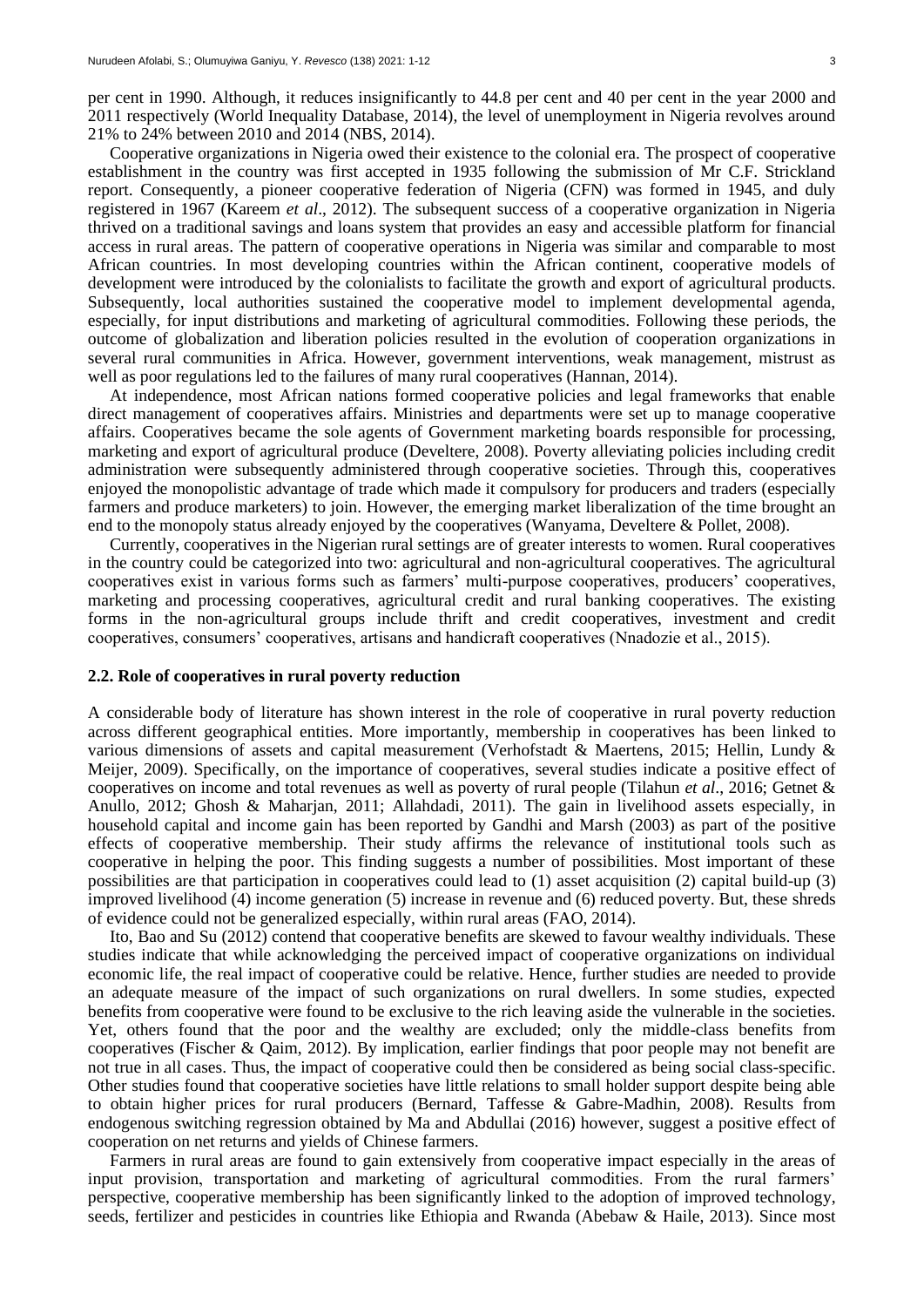developing countries have a significant portion of their population in the rural areas where agriculture usually predominates, the provision of productivity enhancing inputs is crucial. Cooperatives have also been linked to cost-saving through labour substitution (Milovanovic & Smutka, 2018). Labour exchanges are found to be common among rural people whereby specific tasks of individuals are accomplished through the support provided by neighbours at no monetary cost.

Various studies have identified some factors associated with cooperative inclusion by members across cultural settings and boundaries. Some of these factors include social and human capital (Bhukuth, Roumane & Terrany, 2018; Agusalim, Karim & Yaddarabullah, 2019; Hellin *et al*., 2009), cultural factors (Gijselinckx & Bussels, 2014), age and occupation (Othman *et al*., 2012), education, family size, land size and access (Mojo, Fischer & Degefa, 2017). Nonetheless, the relevance of the studies conducted outside Nigeria and their relations to the Nigerian situation may be difficult largely due to several social, economic and institutional constraints affecting development in the country.

## **3. Methodology**

This study used primary data collected from the rural communities in collaboration with the Rural Development Agency (RuDeP) in two clusters (groups) of seven Nigerian villages. Multi-stage sampling was employed to select 735 respondents. However, information relevant to the study was obtained from 589 respondents. Out of these, 397 respondents belong to at least a cooperative group while 192 respondents are not members of any cooperative organization. Some of the villages studied (Afon, Idi-Odan, Asaobi, Ayetoro, Ifewara, Oke-Ila, Ifewara and Abalota) are situated in Osun State, Southwestern region of Nigeria, while the remaining villages studied (Afao, Igemo, Ijero, Ifelodun, Erio, and Ikoro) are located in Ekiti State, Nigeria. The study areas were purposively selected using developmental intervention criteria. All the sampled regions relied on agricultural economies involving different aspects of agricultural commodities and activities. We sought information about the existing cooperative organizations in the study area from which the contacts of the cooperative members were obtained. With the aid of the cooperative officers in the selected communities, consent of most of the members was obtained for the study. Consequently, non-cooperative members in each of the sampled communities were randomly sampled.

The total sample size comprised both cooperative and non-cooperative members. The outcome variable- rural income- is measured as the total net income of the respondents, representing all monetary income (agricultural and off farm), and other incomes received in kind by the respondents at household levels. Data were also collected on factors influencing participation in addition to the socio-economic attributes of the sample. Data collection was conducted between July and September, 2018 with the use of structured questionnaire, personal interview and Focus Group Discussion (FGD). Socio economic characteristics were analysed with descriptive statistics (frequency and percentages); while the factors influencing cooperative membership and impact analysis were carried out through the probit model (with marginal effect), and propensity score matching method, respectively. The empirical model of the study and strategy employed in the estimation are presented in the next section.

# **3.1. The propensity score matching method**

The propensity score method was chosen to overcome participation bias often associated with group related activities. Any of the bias may confound the observed effect of participation on social or economic related outcomes that are related to individuals', communities' or groups' livelihood. For instance, clear differences are usually observed between members and non-members of cooperative societies, in terms of individual and/or household observable characteristics. These differences may exert a significant influence on income accumulation. Consequently, an observed difference between participants and non-participants in cooperative may originally be due to this participation advantage, rather than what the cooperative itself is capable of doing. On the other hand, there is a possibility of bias from unobservable characteristics or peculiarities of the individual or community. The existence of cooperative in a vibrant community or local setting may be driven by dynamic rural leaders with sufficient linkage to external structural opportunities. This may impact the observed success of cooperative participation. For a member of such a cooperative in an influential community, perceived advantages may be due to external advantages that are exclusive to the cooperative itself. This kind of bias is not usually resolved by an instrumental variable method.

To understand the impact of cooperative on members' income by avoiding the identified biases, the researchers employed propensity score matching (PSM). The method is widely used in the literature on cooperative evaluation and income-related studies in rural areas (Verhofstadt and Maertens, 2015; Bernard et al., 2008). The PSM model helps to construct a statistical comparison group that is based on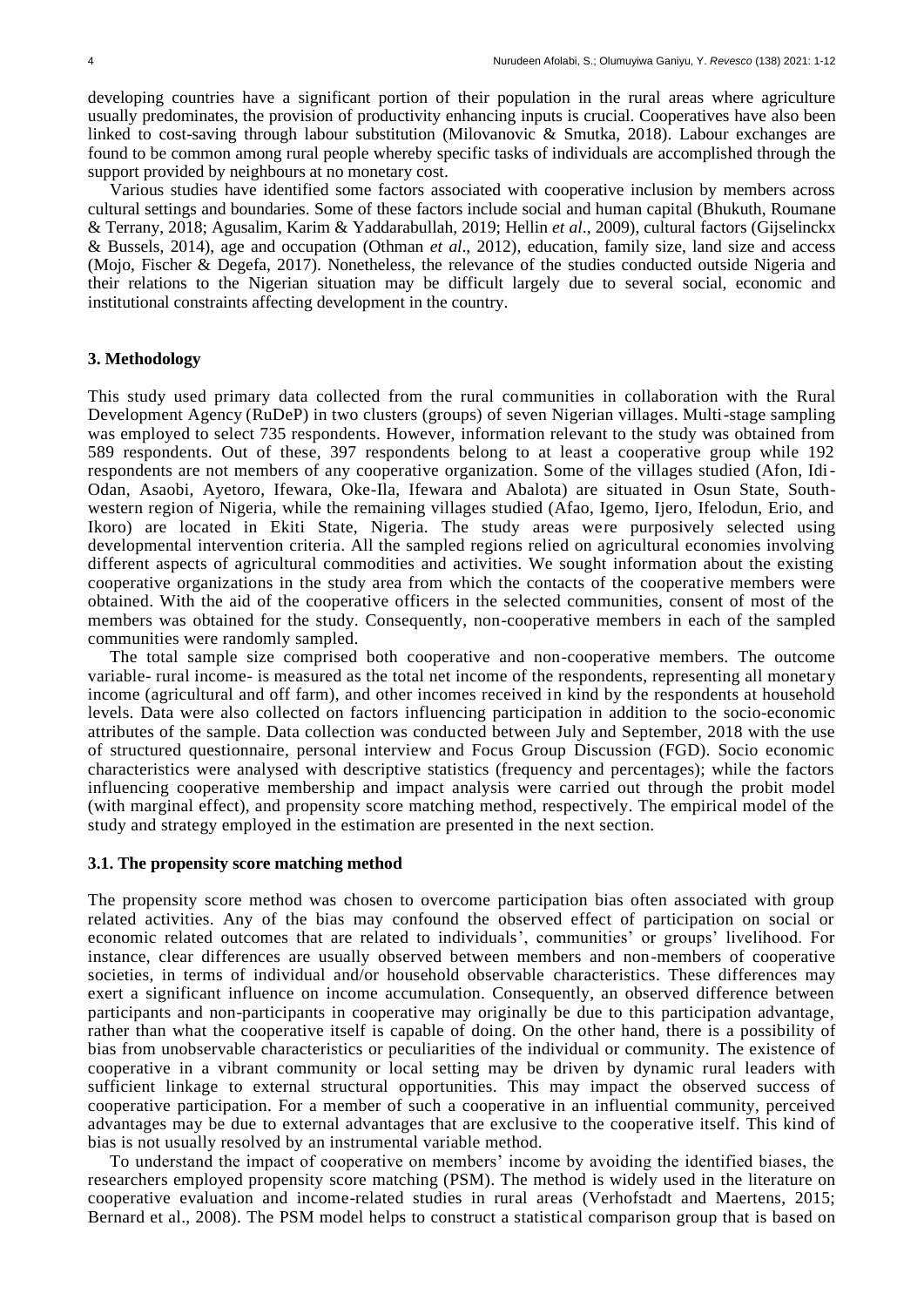The impact exerted by cooperative is then estimated as the difference of mean income and poverty across the comparison groups.

Explicitly, the researchers estimated the propensity score in terms of probability of membership in a cooperative (E) using a probit model that includes several conditioning variables (X) that are likely to explain membership behaviour and non-random distribution of participation among the sampled population. The main parameter of interest in PSM is the average treatment effect on the treated (ATT) for the treated (members/participants) population. Hence, the non-parametric model of PSM is presented as:

$$
Y = P(D = 1|X)
$$
  
= E(Y<sub>1</sub> - Y<sub>0</sub>|D = 1) = E(Y<sub>1</sub>|D = 1) - E(Y<sub>0</sub>|D = 1) (1)  
(2)

 $Y_1$  represents the value of the outcome when an individual becomes a member of a cooperative society (1);  $Y_0$  denotes the value of the same outcome when an individual is not a member of a cooperative society (0). The bias of non-observation is because  $E(Y_1|D = 1)$  can be estimated, while  $E(Y_0|D=1)$  cannot. Since PSM could be sensitive to specification and methods of matching, different types of matching method exist. These include nearest neighbour, radius caliper and kernel matching (Dehejia & Wahba, 2002; Imbens 2004; Caliendo & Kopeinig, 2008). In nearest neighbour matching, a case in the control group is matched to a treated case based on the closest propensity score. Kernel matching uses a weighted average of all cases in the control group to estimate counterfactual outcomes. The weight is calculated by the propensity score distance between a treatment case and all control cases. The closest control cases are given the greatest weight. The radius caliper uses a tolerance level on the maximum propensity score distance (caliper) to avoid bad matches (Dehejia & Wahba, 2002). Estimation of the PSM parameter of interest (ATT) relies on key assumptions of conditional independence assumption (CIA) and the assumption of common support. The former is based on the assumption that selection into the treatment group is based on observable characteristics. The common support is the area where the balancing score has positive density for both the treatment and control units (Sofoluwe, Tijani & Ogundari, 2012). In this study, nearest neighbour and caliper matching are found to be more appropriate.

#### **3.2. The probit method**

 $\sim$ 

The probit model is used to explain the behaviour of the dependent variable that is dichotomous. Based on normality assumption, the probability estimate in the probit model is based on cumulative distribution function (CDF) (Gujarati & Sangeetha, 2007), and is computed as:

$$
P_i = P\left(Y = \frac{1}{n}\right)
$$
  
\n
$$
= p(I^*_{i} < \frac{X}{n}I_i)
$$
  
\n
$$
= p(G_i < B_1 + B_2X_i)
$$
  
\n
$$
= p(B_1 + B_2X_i)
$$
  
\n(3)  
\n(4)  
\n(5)  
\n(6)

where  $I^*$  denotes the threshold level of the probability index; if  $I_i$  is greater than  $I^*$ , an individual is a member of a cooperative society and vice versa. P is the probability that an individual becomes a member of a cooperative society. Given the values of X, such that  $G_i$  is the normal study variable and  $\overline{B}$ is the parameter to be estimated, the study's probit model could then be defined as:

$$
= P_r \left( Y = \frac{1}{X} \right) = \varphi \left( x b \right) \tag{7}
$$

 $\varphi$  denotes the standard cumulative distribution under normal probability assumption while  $xb$  is the probit index. Implicitly, the model of cooperative membership is stated as:

$$
P_i = f(X_1 \dots X_n) \tag{8}
$$

In explicit term, the model is specified as:

$$
P_i = \beta_0 + \beta_1 X_{1i} + \beta_2 X_{2i} + \beta_3 X_{3i} + \beta_4 X_{4i} + \beta_5 X_{5i} + \beta_6 X_{6i} + \beta_7 X_{7i} + \beta_8 X_{8i} + \beta_9 X_{9i} + \beta_{10} X_{10i} + \epsilon_i
$$

$$
(9)
$$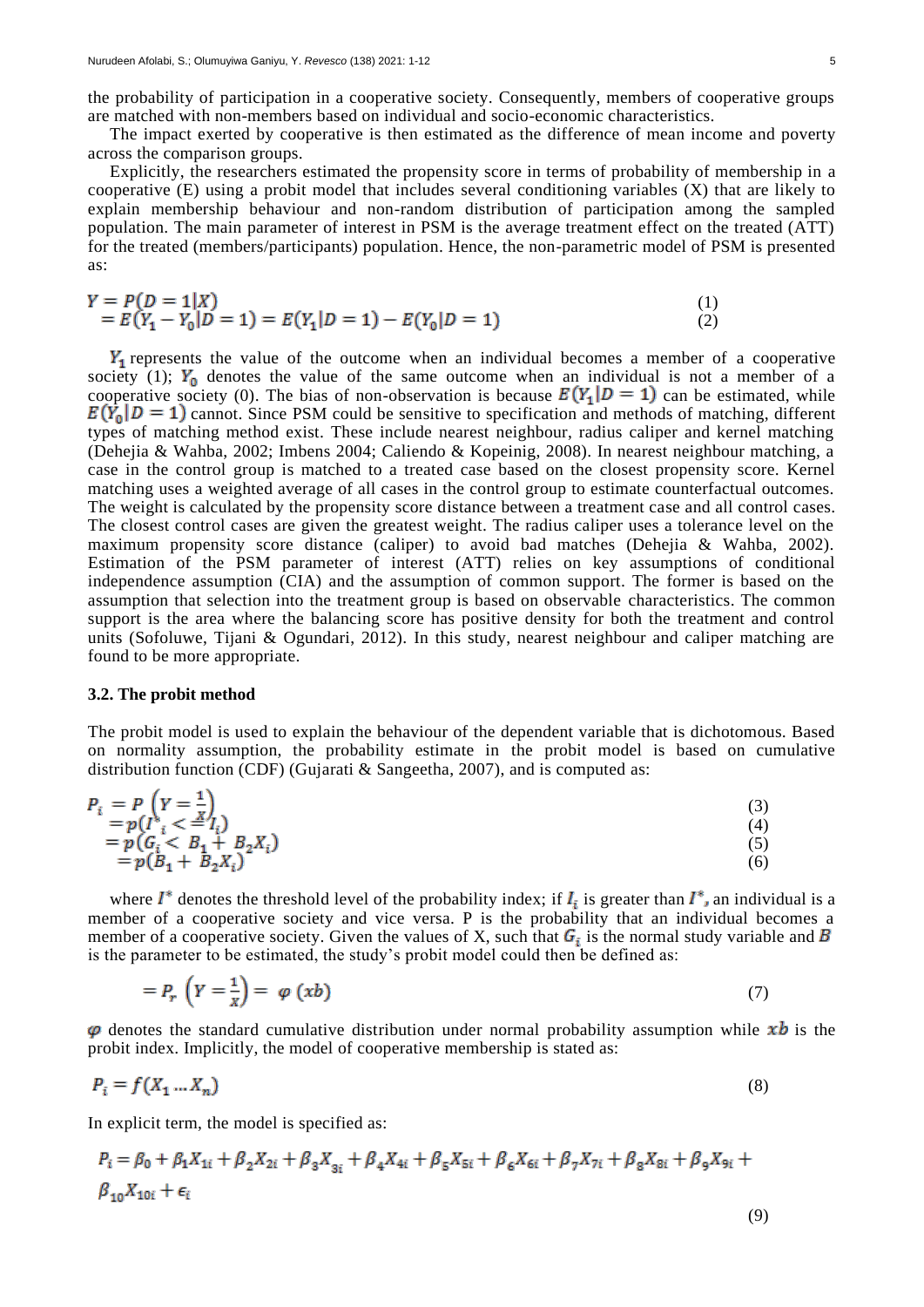P represents the status of respondents concerning cooperative membership and is a dependent variable of the probit model. Other variables are as described in Table 1. A priori expectation of the study variables follows extant literature. Age is expected to exert either a positive or negative effect on the dependent variable. Studies including Tilahun *et al*. (2016) found a positive effect of age on the decision to participate in cooperatives, indicating that older people are more likely to participate. However, Ma and Abdulai (2016) reported negative effect suggesting that younger people are more likely to participate. Hence, the influence of age is mixed. Generally, the age of individuals could affect their attitude to new ideas, risks and unfamiliar income-generating activities. Sofoluwe (2011) found older people to be more experienced with trying new possibilities. But, younger people may be more willing to adopt new ideas that are likely to generate better income. Thus, the variation in the mental attitude of the young and the old individuals may have resulted in mixed findings in the literature.

In rural settings, differences in gender role affect their decision-making process. Although systematic gender differences are observed in most rural areas, women have been found to take more socially oriented decisions (Sofoluwe, 2015). Hence, the effect of gender is mixed. Marital status was hypothesized to have either positive or negative sign. Abebaw and Haile (2013) reported positive sign, while Mojo *et al.* (2015) found its effect to be negative. Household size could also exert either positive or negative signs following the studies carried out by Bernard and Spielman (2009). Education and land size are hypothesized to have a positive sign. The data for the descriptive statistics, probit and propensity score matching (PSM) analysis were analysed using STATA 13.

| <b>Variable</b>              | <b>Description</b>                        | <b>Measurement</b>                               | A priori |
|------------------------------|-------------------------------------------|--------------------------------------------------|----------|
| Dependent variable           |                                           |                                                  |          |
| $P_i$ = Coop member          | Status of membership                      | Dummy (1= member; $0 = \text{non}$<br>member)    |          |
| <b>Independent variables</b> |                                           |                                                  |          |
| $X_1 = \text{Age}$           | Age of respondents                        | Years                                            | $+/-$    |
| $X_2$ = Gender               | Sex of respondents                        | (male<br>Dichotomous<br>$=1$ :<br>female = $0$ ) | $+/-$    |
| Marital status               | of<br>Current status<br>marriage          | Continuous                                       | $+/-$    |
| Household size               | Household size                            | Number of people residing<br>under the same roof | $+/-$    |
| Education                    | Years of education                        | Years                                            | $^{+}$   |
| Land size                    | Size of land used for<br>rural occupation | Hectares (ha)                                    | $+$      |
| Experience                   | Occupational<br>experience                | Years                                            | $^{+}$   |
| Credit                       | Access to credit                          | Dichotomous $(1=Yes; No =$<br>2)                 |          |

Table. 1. Description and measurement with a priori expectation of the variables

Source: Authors' computation, 2020

# **4. Results and discussion**

# **4.1. Socio-economic characteristics of respondents**

Socio economic characteristics of respondents across cooperative and non-cooperative members are shown in Table 2 below. Across groups, most respondents were above 40 years of age, suggesting that cooperative membership is more appealing to adults. The results show that none of the cooperative sample (0%) is less than or equal to 30 years of age. The percentage age distribution between 31 and 40 years is approximately 5% for cooperative groups. Respondents within the age bracket of 41 and 50 years are 19.2%. However, a substantial increase in percentage age distribution is observed after 50 years of age. For example, there are 31.4% between the age bracket of 51 and 60 years; while 34.5% are within the age bracket 61 and 70 years. Lower percentage (10.2%) is observed for respondents above 70 years. This result indicates that younger people are less interested in cooperative organizations. However, the percentage age distribution of cooperative members is higher from 50 years and above. This result suggests that cooperatives are not popular among younger people. Most participants in FGD gave different reasons why cooperative organizations are not dominated by younger people in rural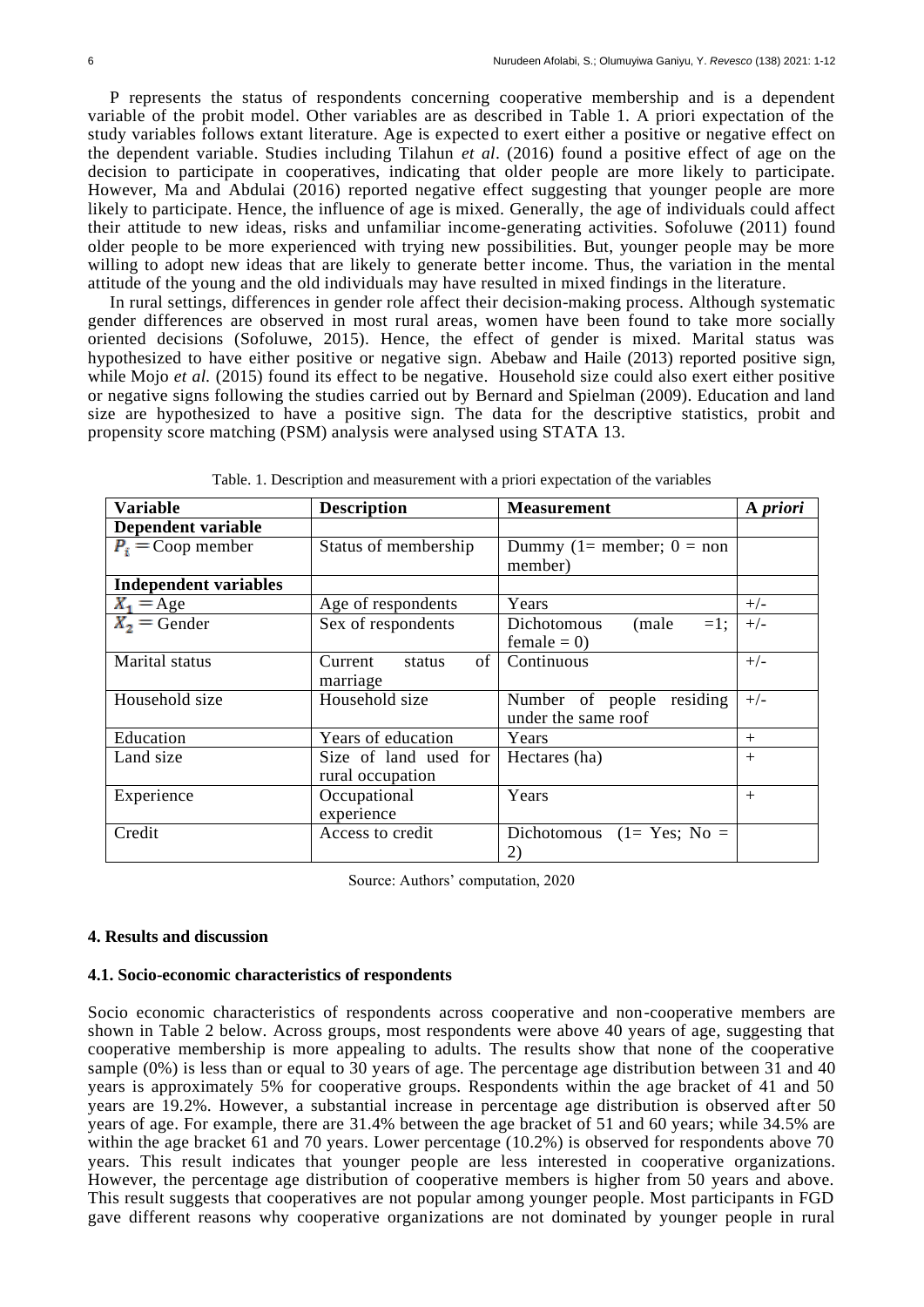areas. The participants discussed youth attitude to living in rural communities. They highlighted ruralurban migration, youth orientation, occupational shift and awareness as reasons for age disparity in cooperative composition. Participants within the age group 51-60 years noted that youth migration from rural communities to urban areas affected composition of cooperative groups.

"Our youths and younger people consider rural life as boring. Some of them move to cities looking for modern life. Those of us here do not have the energy to do much work on the farm, so we come together to pool our meagre resources together for survival in our occupation" (Male, 51-60 years).

Youth orientation was cited as one of the reasons for the observed age composition of cooperative organizations in rural communities. Some participants mentioned the quest for quick wealth as part of the reasons for age disparity in cooperative composition in rural areas. Hence, the participants underscored impatience among most rural youths.

"Nowadays, our young ones want quick money that can meet all their needs at once. Youths want cars, big houses, enjoyment and a special lifestyle we do not consider too important. But, cooperative funds are primarily for empowerment which can help build a strong financial base for desirable lifestyle" (female, 51-60 years).

For both groups, the gender distribution is skewed in favour of female. There are more female (72.2%) than male (27.8%). Rural–urban migration of male youths to cities, as expressed in the FGD, could be one of the reasons for the gender imbalance in cooperative composition. Majority of respondents (above 70%) from both comparison groups had household sizes ranging between 3 and 7 respectively. Education appears to be the greatest constraint of cooperative members as a larger percentage (61.2%) had no formal education. Land size ownership also varied among the studied respondents. A higher percentage of non-cooperative members (78.5%) had land size below five (5) hectares of land. However, the percentage of cooperative members with land size in the range of 5 and 10 was higher (30.6%) than non-cooperative members (20.0%). Also, more cooperative members had land size above ten (10) hectares compared to non-cooperative members. The income distribution of respondents across groups showed differences in income levels between cooperative members and non cooperative members. Results show that at a higher level of income, cooperative members earn better than non-cooperative members.

|                                   | Cooperative members $(\% )$ | Non cooperative members $(\% )$ |
|-----------------------------------|-----------------------------|---------------------------------|
| Age (years)                       |                             |                                 |
| $\leq 30$                         |                             | 5                               |
| $31 - 40$                         | 4.7                         | 10                              |
| $41 - 50$                         | 19.2                        | 27                              |
| $51 - 60$                         | 31.4                        | 26                              |
| 61-70                             | 34.5                        | 24                              |
| Above 70                          | 10.2                        | 8                               |
| Gender                            |                             |                                 |
| Female                            | 72.2                        | 78.0                            |
| Male                              | 27.8                        | 22.0                            |
| Household size (number)           |                             |                                 |
| $\leq$ 2                          | 0.8                         |                                 |
| $3 - 7$                           | 71.0                        | 74                              |
| $8 - 12$                          | 25.9                        | 15                              |
| Above 13                          | 2.4                         | 11                              |
| <b>Years of education (years)</b> |                             |                                 |
| No formal education               | 61.2                        | 50                              |
| 6                                 | 24.7                        | 29                              |
| 11                                | 7.8                         | 16                              |
| 15                                | 6.3                         | 5                               |
| Land size (ha)                    |                             |                                 |
| $\leq 5.00$                       | 47.5                        | 78.5                            |
| 5.01-10.00                        | 30.6                        | 20.0                            |
| 10.01-15.00                       | 17.3                        | 1.5                             |
| 15.01 and above                   | 4.7                         | ۰                               |

Table. 2. Socio-economic characteristics of respondents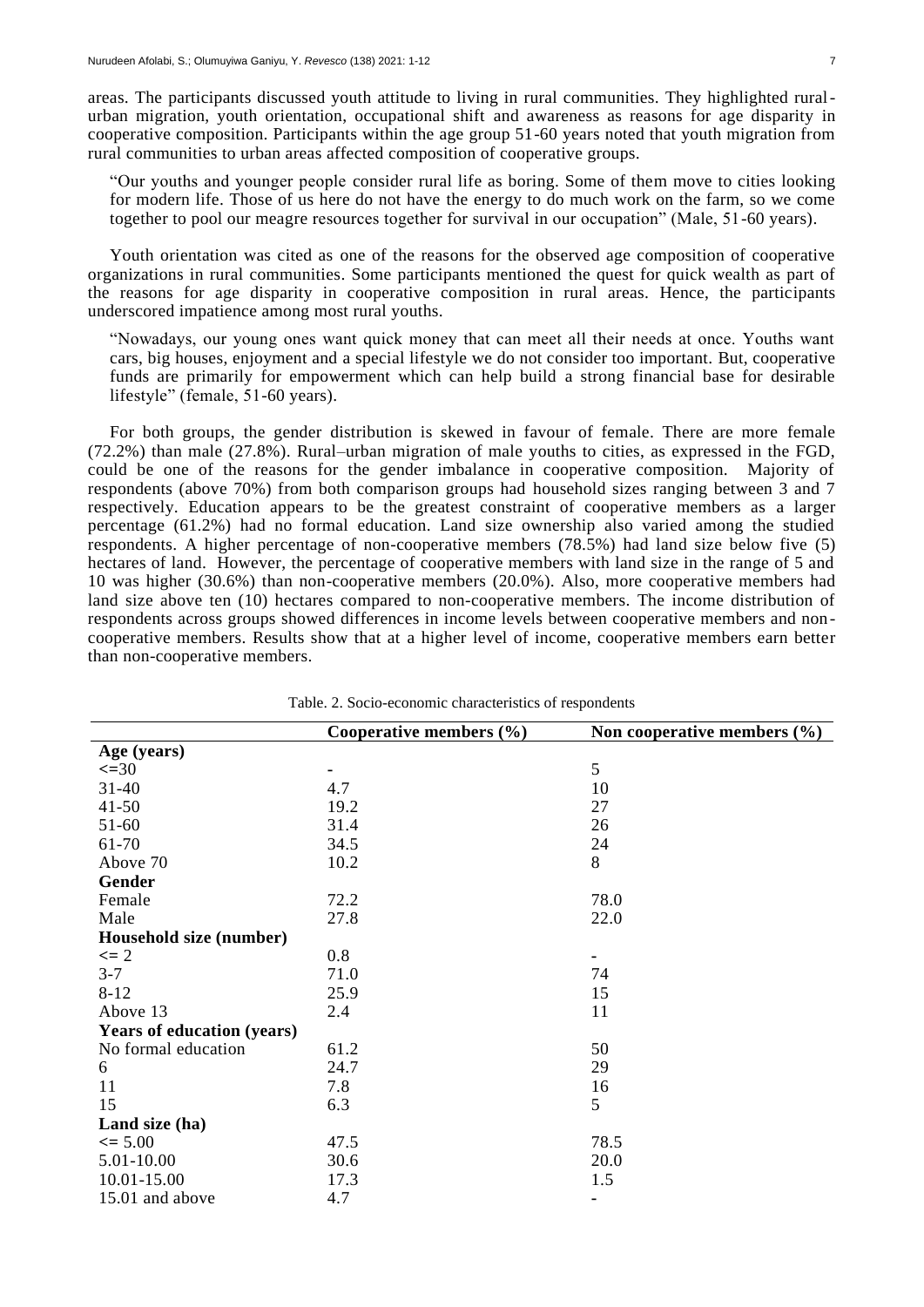| Income $(\mathbb{H})^*$                 |      |      |  |
|-----------------------------------------|------|------|--|
| $\leq 500000$                           | 35.3 | 69.0 |  |
| $500000 - 1m*$                          | 34.9 | 28.5 |  |
| $1m-1.5m$                               | 20.4 | 2.5  |  |
| $1.5m-2m$                               | 7.1  | 0.0  |  |
| >2m                                     | 2.4  | 0.0  |  |
| *N(360 = 1\\$; m= million; .5m = 500000 |      |      |  |

#### Source: Field Survey, 2018

Table 3 below presents a correlation analysis of the study variables. The results show that none of the variables is highly correlated, suggesting the possible absence of multi-collinearity of the study variables. Socio-economic variables of age, education, and land size are positively correlated with cooperative membership. The correlation coefficient between cooperative membership and age is positive, suggesting the older an individual becomes, the higher the possibility of participating in cooperative membership. A similar trend is observed for education and land size, indicating a positive relationship with cooperative membership.

Meanwhile, household size and credit access revealed a negative correlation. The correlation coefficient between household size and cooperative membership is negative 0.09, suggesting the higher the household size, the lower the possibility of cooperative membership and household size. But, the value of the correlation coefficient between household size and cooperative membership is low. The correlation between credit access and cooperative membership follows a similar pattern. However, the relationship of variables in correlation analysis is generally symmetrical, hence, inferential deductions cannot be made.

|            | Coop     | Age     | Gender   | Marital  | Household      | Education | Land    | Experience | Credit |
|------------|----------|---------|----------|----------|----------------|-----------|---------|------------|--------|
|            | member   |         |          |          | size           |           | size    |            |        |
| Coop       |          |         |          |          |                |           |         |            |        |
| member     |          |         |          |          |                |           |         |            |        |
| Age        | $0.23*$  |         |          |          |                |           |         |            |        |
| Gender     | $-0.06$  | 0.01    |          |          |                |           |         |            |        |
| Marital    | 0.09     | $0.29*$ | 0.03     |          |                |           |         |            |        |
| Household  | $-0.09*$ | $0.65*$ | $-0.21*$ | $0.145*$ | $\overline{1}$ |           |         |            |        |
| size       |          |         |          |          |                |           |         |            |        |
| Education  | $0.09*$  | 0.01    | $0.38*$  | 0.00     | $0.11*$        |           |         |            |        |
| Land size  | $0.37*$  | $0.69*$ | $-0.28*$ | $0.16*$  | $0.530*$       | $-0.26*$  |         |            |        |
| Experience | 0.04     | $0.85*$ | $-0.09$  | $0.211*$ | $0.717*$       | $-0.07$   | $0.73*$ |            |        |
| Credit     | $-0.18*$ | 0.05    | $-0.050$ | 0.048    | $0.108*$       | $-0.05$   | $0.09*$ | $0.09*$    |        |

|  | Table. 3. Correlation of the study variables* |  |  |  |
|--|-----------------------------------------------|--|--|--|
|--|-----------------------------------------------|--|--|--|

\*significant

Source: Data Analysis, 2019

#### **4.2. Determinants of participation in cooperative organization**

The parameter estimate of the probit model is presented in Table 4 below. The diagnostic parameters including Log-likelihood, LR chi-squared and Pseudo  $R^2$  suggest the overall fit of the specification. This indicates that the included variables in the model are good predictors of the probability of participation in the cooperative organization by individuals. Age is found to be significantly (5%) related to the probability of being a member of a cooperative organization. The positive sign of the parameter indicates that older individuals are more likely to participate in cooperative than younger ones. The marginal effect estimate suggests that as individuals grow older, the probability of participating in cooperative would increase by 1%. Membership in the cooperative society is significantly influenced by household size inversely. The negative sign suggests that members with smaller household size are more likely to participate in cooperative within the rural areas. Education proves to be a highly significant factor in deciding to be a member of a cooperative society. As a tool of enlightenment, information and awareness, an increase in years of schooling is related (5%) to the likelihood of being a member of cooperative societies. The Size of land holdings shows a positive and significant effect on the likelihood of cooperative membership, suggesting that an increase in access to land for agricultural activities is likely to increase the possibility of participation in cooperative organizations.

The coefficient of experience exerts a positive and significant  $(P < 0.05)$  effect on the likelihood of cooperative membership. The results suggest that the higher the level of experience of individuals in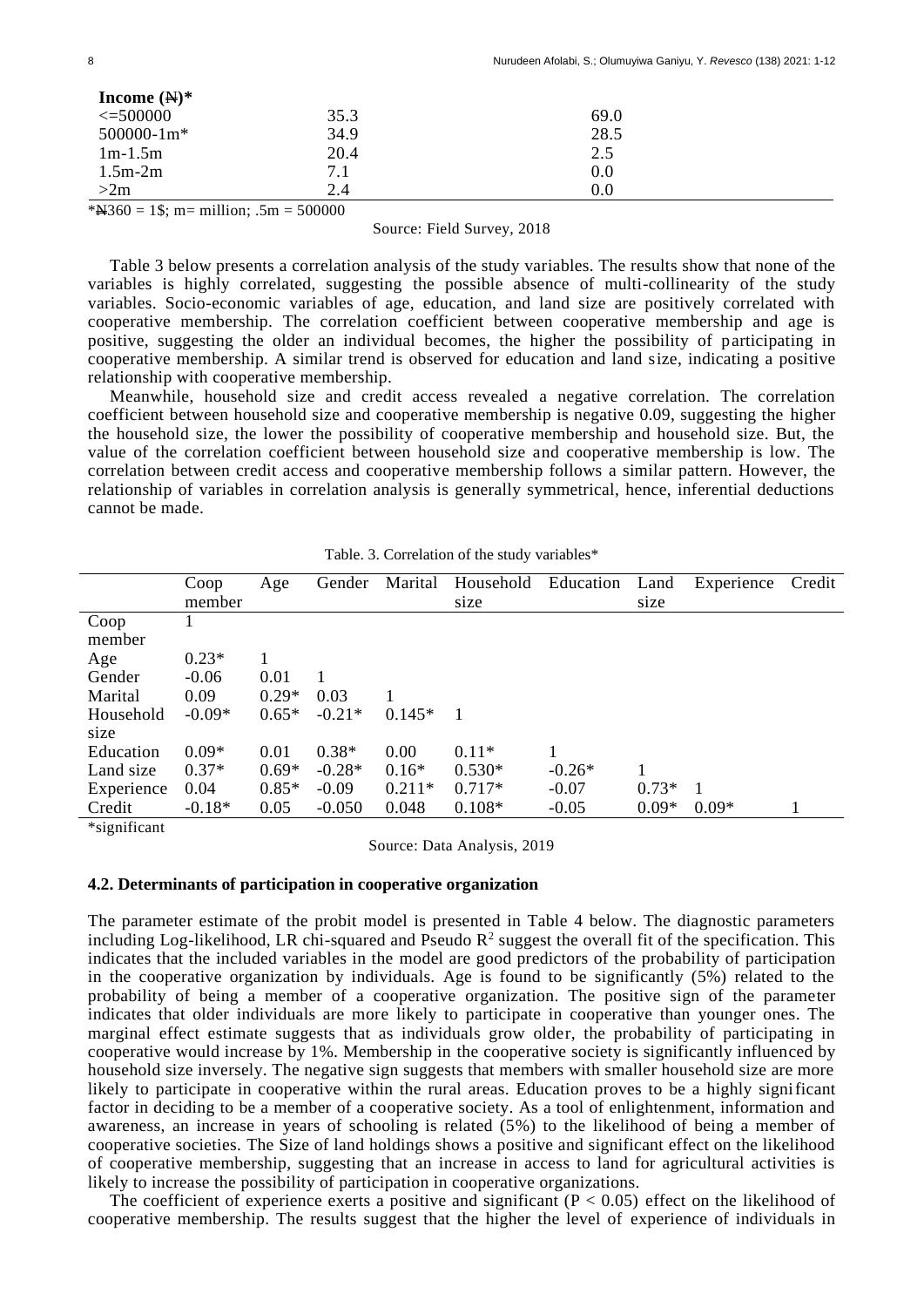rural settings, the higher the likelihood of participation in cooperative organizations. Also, access to credit is positively and significantly (5%) related to the probability of joining cooperative organizations in rural areas. Thus, as people gain increasing access to credit through cooperatives, the likelihood of participation in cooperative increases.

| <b>Variable</b> | Coefficient | t-value  | <b>Marginal effect</b> |
|-----------------|-------------|----------|------------------------|
| Age             | 0.027       | $2.42*$  | 0.01                   |
| Gender          | $-0.402$    | $-1.91$  | $-0.151$               |
| Marital         | 0.354       | 1.18     | 0.134                  |
| Household size  | $-0.394$    | $-8.30*$ | $-0.149$               |
| School years    | 0.131       | $7.01*$  | 0.049                  |
| Land size       | 0.451       | $8.02*$  | 0.170                  |
| Experience      | 0.253       | $3.61*$  | 0.151                  |
| Credit          | 0.348       | $2.63*$  | 0.149                  |
| Constant        | $-1.92$     | $-2.93*$ |                        |

Table. 4. Determinants of participation in cooperative organization

Log-likelihood =  $-199.522$ ; LR Chi-squared = 225.06; prob>chi2 = 0.000; Pseudo R2 = 0.3606 \*significant at 5%

Source: Data Analysis, 2019

# **4.3. Estimated impact of cooperative membership**

Estimates of impact through the matching approach are presented in Table 5 below. The effect of cooperative membership on rural income is estimated using two different methods: Nearest neighbour and Caliper matching. To ensure the elimination of potential bias in the estimate, the researchers impose common support and set balancing property (See Fig. 1 below). Both the common support and the balancing property were satisfied at a 5% level of significance. The inclusion of common support in the 'nearest neighbour' matching led to a loss of 36 non-participants and 91 participants in the cooperative. Following this, the characteristics between the two groups of comparison were balanced. Consequently, the estimation was carried out in the region of common support between members and non-members of cooperative organizations. The estimated income generated by participants in cooperative was  $\text{\#}519$ , 756.098 (\$1443.77) while that of non-cooperative members was N470, 317.07 (\$1306.44).

The results based on nearest neighbour matching, show that the causal effect of membership of cooperative organization on income is statistically significant (5%) and approximately equal to N49439.03 (\$137.33). The value represents the mean difference between the total incomes of similar pairs of individuals with different cooperative membership status. This implies that income generated through cooperative membership is approximately 10% higher than income generated by noncooperative members using the nearest neighbour matching approach. The estimated result from Caliper returns a positive difference of 4.4% between participants and non-participants in the cooperative. The difference between the two methods is due to matching with replacement involved in Caliper approach. Though both results are positive, the nearest neighbour approach was adopted for interpretation because of its lower value of standard error. The positive difference between the two groups suggests that the vulnerable in rural areas may be better off by joining a cooperative organization. An expanded income level by any margin could offset any unit of household expenditure thereby improving the economic status.

| <b>Outcome</b>                                    |                | Nearest neighbour | <b>Caliper</b> |
|---------------------------------------------------|----------------|-------------------|----------------|
| Income ( $\mathbf{N}$ ) ( $\mathbf{N}$ 360 = 1\$) | ATT            | 49,439.024**      | 24,151.899*    |
|                                                   | Standard error | 21,406.784        | 19,565.371     |
|                                                   | Treated        | 519,756.098       | 555,189.873    |
|                                                   | Control        | 470,317.073       | 531,037.975    |
| $\omega \omega$ . The second state $\omega$       |                |                   |                |

Table. 5. Estimated effect of cooperative membership on rural income

\*\*significant at 5%

Source: Data Analysis, 2019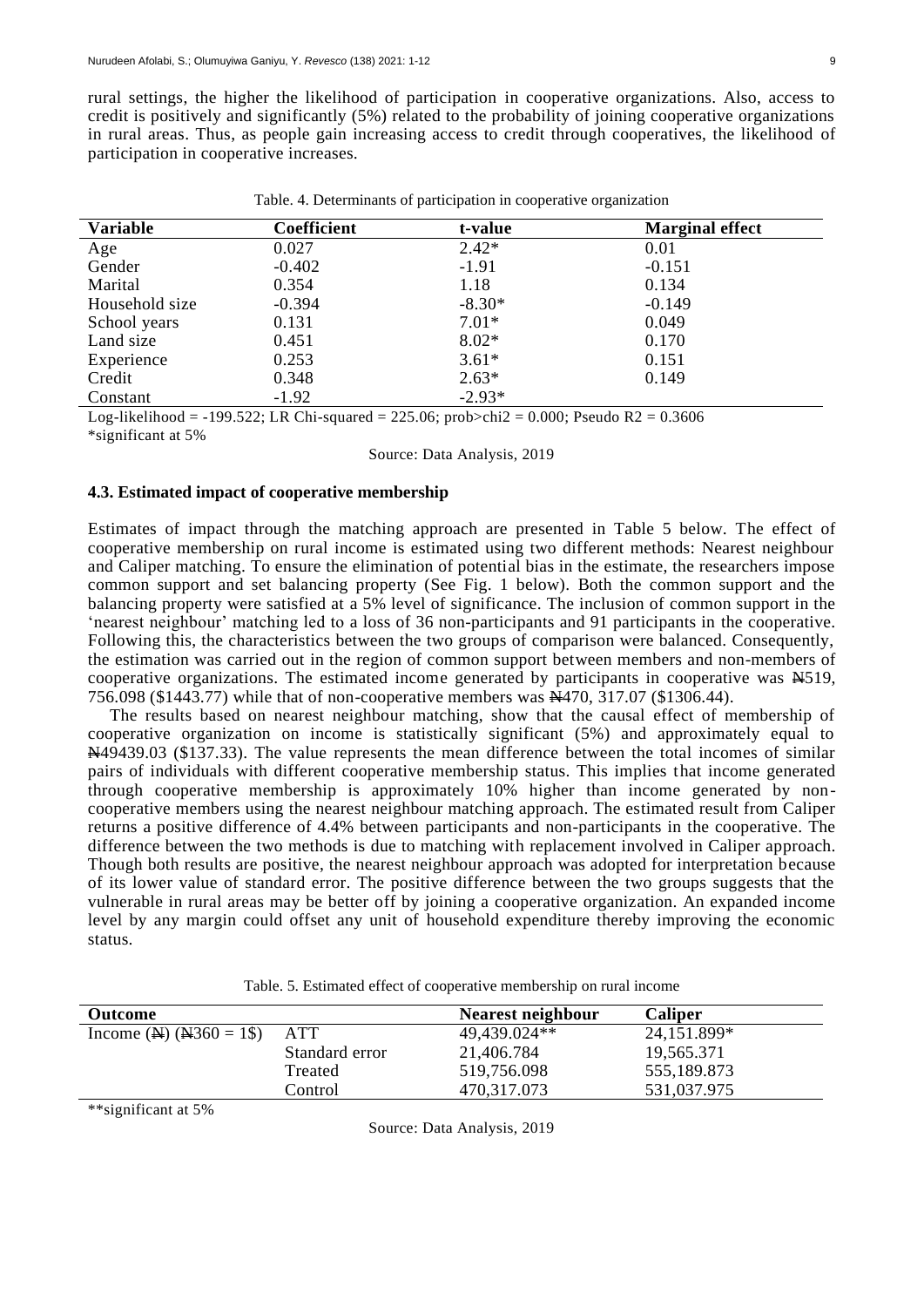

Figure. 1. Effect of cooperative membership

# **5. Conclusions**

Most of the poor people in rural communities thrive on mutual assistance and self-help from rural-based organizations to improve their economic status. The most prevalent self-help group in these settings is cooperative organizations of different classes. An important strategy of cooperatives is the pooling together of members' resources and distributing the benefits widely among members. Despite the expected benefits from being a member of cooperatives, several rural dwellers survive on self-initiatives devoid of cooperative support. As income is critical to reducing the poverty margin among rural dwellers in addition to food support from subsistence farming activities, understanding the impact of cooperative membership on the income of poor rural dwellers is of significant consideration. The study focused on the pathways to poverty reduction through the benefits inherent in cooperative organizations. The impact evaluation process is complex and any observed benefit could be due to several confounding factors. Thus, the study adopted a non-parametric impact evaluation model- propensity score matchingto isolate the effect of cooperative membership on the income of the rural poor. Before this, factors influencing rural dwellers in seeking cooperative membership were evaluated using the probit model.

Age, family size (number of people in a household), years of schooling, and size of landholding (a critical asset in rural areas) have a significant influence on rural dwellers' decision to be cooperative members. As individuals grow older, the energy level will reduce but the desire to seek supporting sources of income grows, hence, the relevance of age to cooperative membership decision. Education which allows for information, awareness and opportunities, also plays a significant role in deciding to join cooperatives.

Based on the results from the propensity score matching method, participation in cooperatives has significant potential to address poverty concerns among rural people. While the margin of income support is found to be marginal, the positive outlook offers significant encouragement. Hence, cooperatives can be considered as one of the means of supporting the rural community by enhancing improved access to social capital. The findings indicate that accumulation of wealth (income) through cooperatives, can simplify future actions toward reduction of rural poverty. The policy implication is that the growth of cooperatives in rural communities requires adequate support, to broaden the observed benefit on the people. Since the nature of poverty is multidimensional, it is important to grow institutions that provide support to poor people while harnessing other support services to alleviate poverty.

Furthermore, the findings of the study suggest that policymakers in the field of rural development and social change should consider rural development plans using rural-based self-help organizations.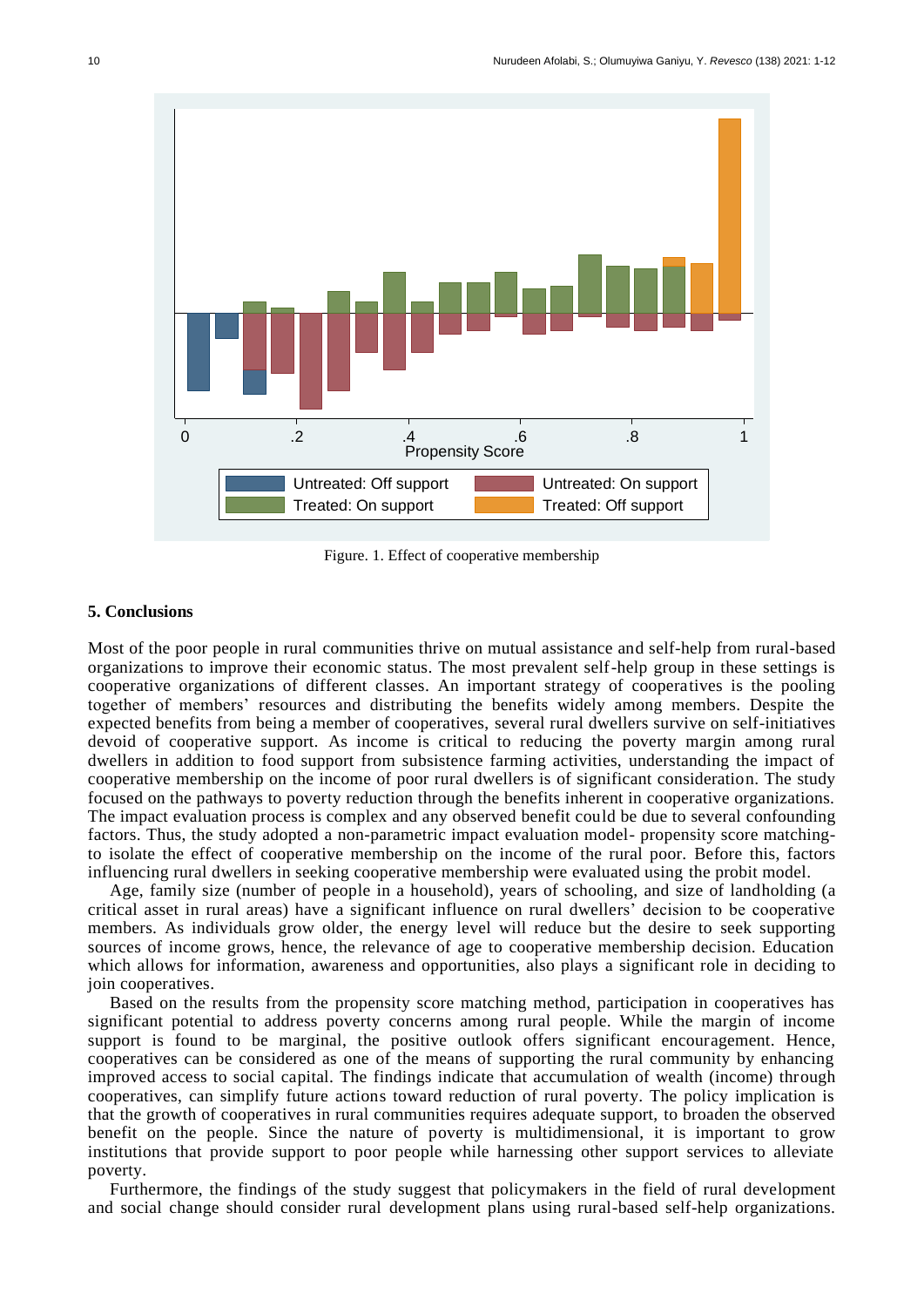Overall, the study indicates the possibility of broadening the scope of cooperative organization in driving anti-poverty strategies within rural areas. Important and effective poverty alleviation policies should focus not only on the demographic characteristics of the rural dwellers, but also, on their income generating activities. Since cooperatives appeal more to older people within rural communities than younger ones, there is a need for increased awareness on cooperative processes to boost participation and improve cooperative benefits. The benefits that are provided through cooperatives are capable of improving the livelihood of poor people in the rural areas. However, the findings suggest the need for further efforts toward enhancing the positive performance of cooperatives operating in rural communities.

#### **Declaration of interest**

There is no conflict of interest in this study.

#### **Acknowledgement**

The authors are grateful to Rural Development Agency (RuDeP) especially in Osun State for their invaluable contribution during data collection stage.

#### **6. References**

- Abebaw, D. and Haile, M.G. (2013) The impact of cooperatives on agricultural technology adoption: empirical evidence from Ethiopia, *Food Policy,* Vol. 38, pp. 82-91.
- Agusalim, L., Karim, M. and Yaddarabullah, Y. (2019) Indonesia cooperative and members welfare: a panel data analysis, *Economic Development Analysis*, Vol. 8, No. 1, pp. 9-21.
- Allahdadi, F. (2011) The contribution of agricultural cooperatives on poverty reduction: A case study of marvdasht, Iran, *Journal of American Science*, Vol. 7, No. 4, pp. 22-25.
- Bernard, T. and Spielman, D.J. (2009) Reaching the rural poor through rural producer organizations? A study of agricultural marketing cooperatives in Ethiopia, *Food Policy*, Vol. 34, pp. 60-69.
- Bernard, T., Taffesse, A.S. and Gabre-Madhin, E.Z. (2008) Impact of cooperatives on smallholders' commercialization behaviour: evidence from Ethiopia, *Agricultural Economics*, Vol. 39, pp. 147-161.
- Bhukuth, A., Roumane, A. and Terrany, B. (2018) Cooperative, human capital and poverty: A theoretical framework, *Economics and Sociology*, Vol. 11, No. 2, pp. 11-18.
- Caliendo, M. and Kopeinig, S. (2008) Some practical guidance for the implementation of propensity score matching, *Journal of Economics Surveys*, Vol. 22, No. 1, pp. 31–72.
- Chukwu, S.C. (1990) Economics of the co-operative business enterprises. Marburg Consults for Self-help Promotion, Germany.
- Dauda, R. S. (2016) Poverty and economic growth in Nigeria: Issues and policies, *Journal of Poverty*, Vol. 21, No. 1, pp. 1-19.
- Dehejia, R.H. and Wahba, S. (2002) Propensity score-matching methods for non-experimental causal studies, *Rev. Econ. Stat*., Vol. 84, pp. 151–161.
- Develtere, P. (2008) Cooperative development in Africa up to the 1990s, in P. Develtere, I. Pollet & F. Wanyama (eds.), Cooperating out of poverty: The Renaissance of the African Cooperative Movement, ILO, Geneva.
- EFInA (2012) Access to financial services in Nigeria, 2012 Survey, [https://www.efina.org.ng/wp](https://www.efina.org.ng/wp-content/uploads/2018/12/EFInA-Access-to-Financial-Services-in-Nigeria-2012-surveyKey-Findings.pdf)[content/uploads/2018/12/EFInA-Access-to-Financial-Services-in-Nigeria-2012-surveyKey-Findings.pdf,](https://www.efina.org.ng/wp-content/uploads/2018/12/EFInA-Access-to-Financial-Services-in-Nigeria-2012-surveyKey-Findings.pdf) accessed on 12/01/19.
- Food and Agriculture Organization of the United Nations (FAO) (2014) Bangladesh Country Programming Framework: Towards sustainable agriculture and improved food security and nutrition, Dhaka, Food and Agriculture Organization of the United Nations Available at: [http://www.fao.org/3/a-i4236e.pdf,](http://www.fao.org/3/a-i4236e.pdf) accessed on 15/05/2016.
- Fischer, E. and Qaim, M. (2012) Linking smallholders to markets: determinants and impacts of farmer collective action in Kenya, *World Development*, Vol. 40, pp. 1255-1268.
- FMA&RD, (2002) Federal Ministry of Agriculture and Rural Development (FMARD), *Cooperative Policy for Nigeria*, Abuja, Government Printer.
- Gandhi, V. and Marsh, R. (2003) Development and poverty reduction: do institutions matter? A study on the impact of local institutions in rural India, Paper selected for presentation at the 25th International Conference of Agricultural Economists, August 16–22, 2003, Durban, South Africa.
- Getnet, K. and Anullo, T. (2012) Agricultural cooperatives and rural livelihoods: evidence from Ethiopia, *Annals of Public and Cooperative Economics,* Vol. 832, pp. 181-198.
- Ghosh, A.K. and Maharjan, K. L. (2011) Impacts of dairy cooperative on rural income generation in Bangladesh, *Journal of International Development and Cooperation*, Vol. 8, No. 1, pp. 91–105.